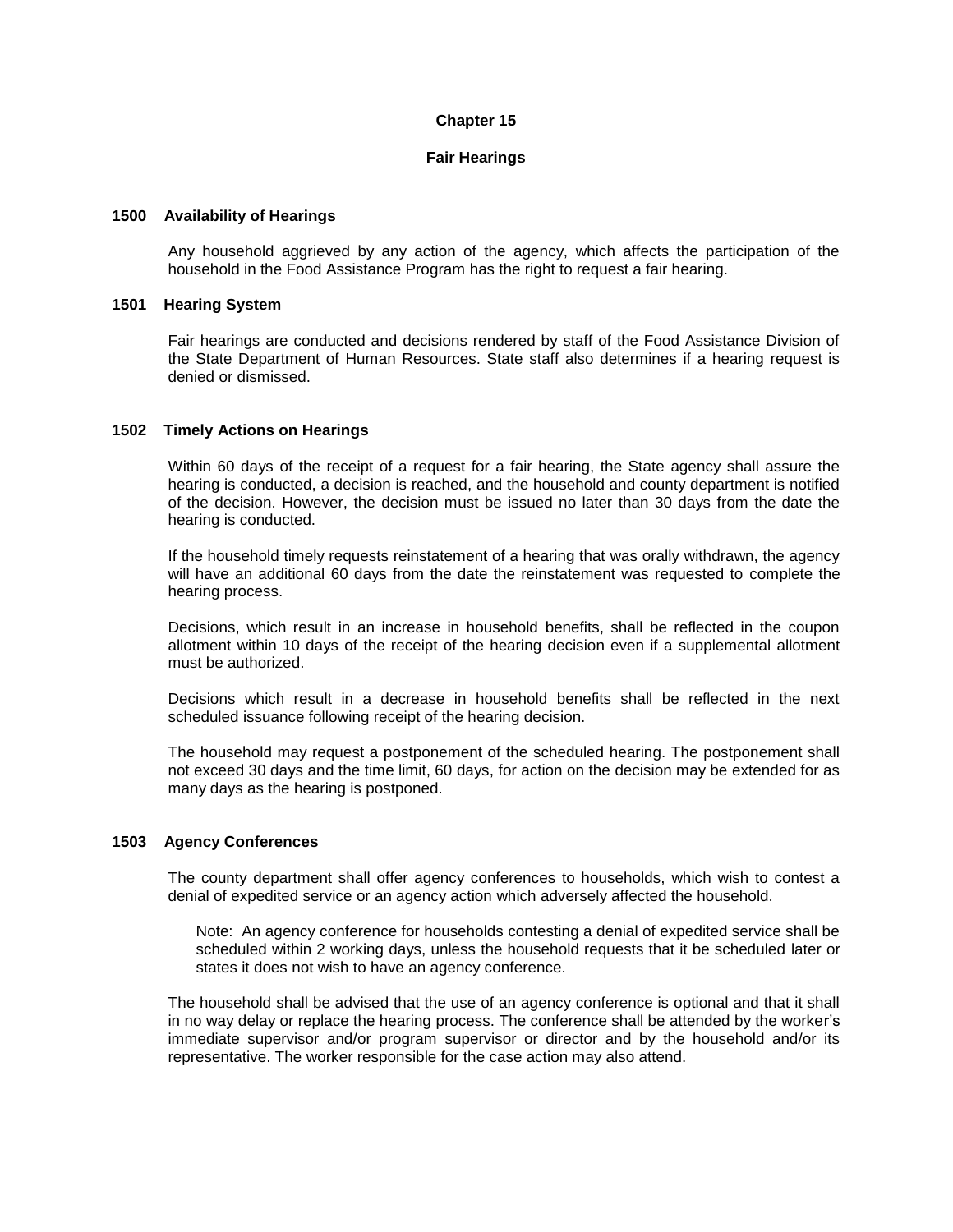## **1504 Consolidated Hearings**

The State Agency may respond to a series of individual requests for hearings by conducting a single "group" hearing. Only cases where individual issues of fact are not disputed and where related issues of State and/or Federal law, regulation or policy are the sole issues being raised may be consolidated. In all group hearings, the regulations governing individual hearings must be followed. Each individual household shall be permitted to present its own case or have its case presented by a representative.

## **1505 Notification of Right to Request Hearing**

At the time of application each household shall be informed in writing of its right to a hearing, of the method by which a hearing may be requested, and that its case may be presented by a household member or a representative, such as legal counsel, a relative or a friend. In addition, any time the household expresses disagreement with agency action the household shall be reminded of the right to request a hearing. If there is an individual or organization that provides free legal representation, the household shall be informed of the availability of that service.

## **1506 Time Period for Requesting Hearing**

A household shall be allowed to request a hearing:

- 1. On any agency action or loss of benefits which occurred in the prior 90 days.
- 2. Denial of restoration of benefits lost more than 90 days but less than a year prior to the request for a restoration.
- 3. Any time within a certification period to dispute its current level of benefits.

## **1507 Request for Hearing**

A request for a hearing is defined as a clear expression, oral or written; by the household or its representative to the effect that it wishes to appeal a decision or that an opportunity to present its case to a higher authority is desired. The agency may request the household to clarify its grievance when the request is unclear. However, the freedom to make a request for a hearing shall not be limited or interfered with in any way. The household may use form PSD-BFA-865 to submit a written request for a hearing.

#### **1508 County Responsibilities on Hearing Requests**

Upon receipt of a hearing request and during the hearing process the county must do the following:

1. Within 10 days of the request notify Food Assistance Division.

Use form titled "Notification of Hearing Request" for this purpose.

- 2. Offer a conference with the household and/or its representative.
- 3. Upon request, make available without charge specific materials necessary for a household to prepare for a hearing.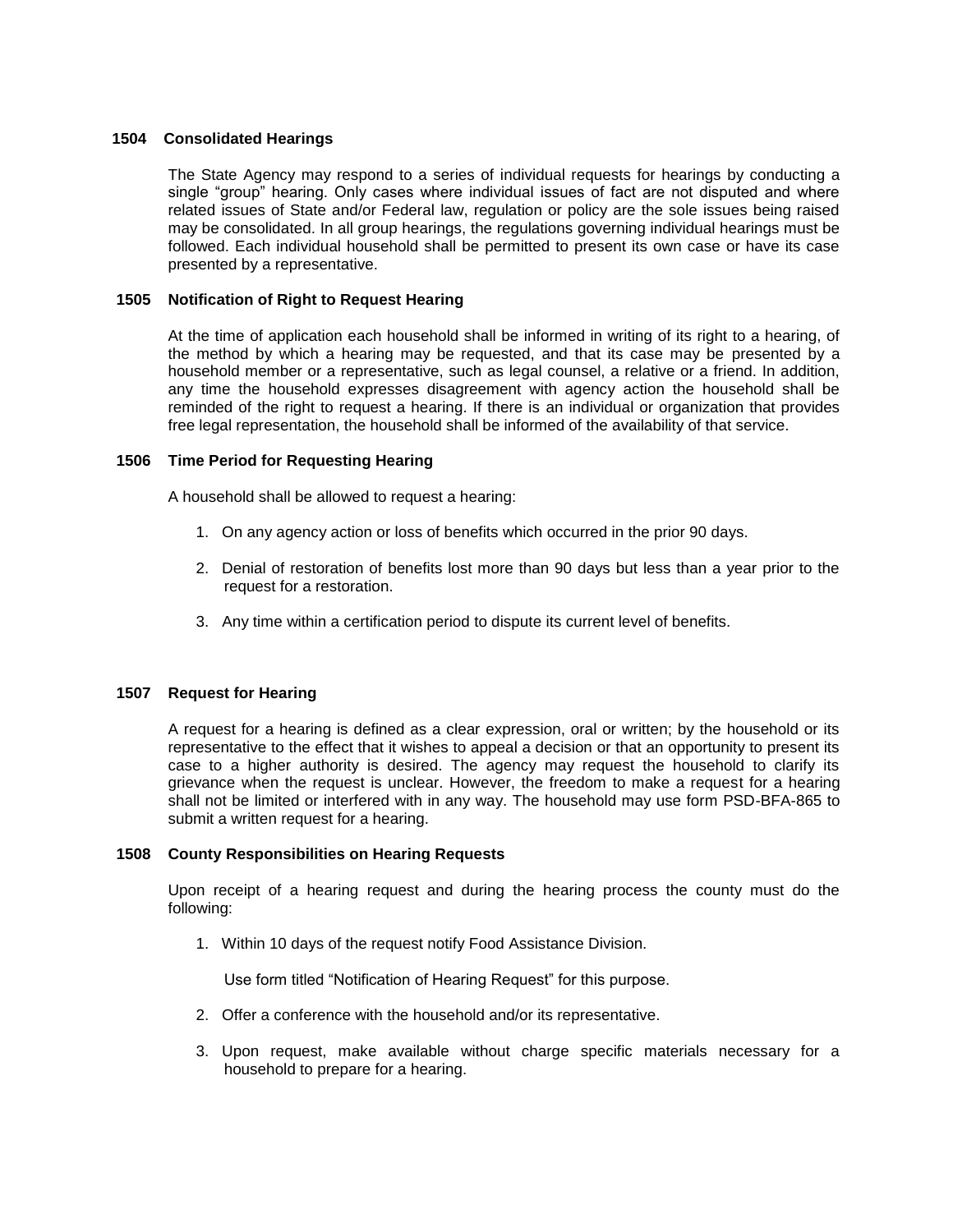Note: When a non-household member or non-authorized representative requests a review of case information to determine whether a hearing should be requested, written permission of the household is required.

- 4. Upon request, assist the household in preparing for the hearing.
- 5. Advise the household of the availability of legal services.
- 6. Advise Food Assistance Division of the need of an expedited hearing process such as for migrant farm workers that plan to move prior to the normal time the decision would be reached.
- 7. Advise Food Assistance Division of changes, such as address of household, obtaining legal counsel, request for postponement or rescheduling of the hearing, and written withdrawals of the hearing request.
- 8. Review the case in question for agency compliance with policies and procedures.
- 9. Prepare the agency's testimony, including copies of documents to be presented as evidence at the hearing.

## **1509 Denial or Dismissal of Request for Hearing**

The agency shall not deny or dismiss a request for a hearing unless:

- 1. The request is not received within the time specified in [Section 1506.](http://dhr.alabama.gov/POE/chapter/CHAPTER%20151.htm#Section_1506)
- 2. The household or its representative withdraws the request in writing.
- 3. The household or its representative orally withdraws the request and the hearing officer confirms the withdrawal in writing.
	- a) The household's right to verbally withdraw a hearing request may be discussed with the household or its representative when the issues related to the hearing have been resolved. However, coercion or actions which would influence the household or its representative to withdraw the fair hearing request are prohibited.
	- b) The household has 10 days from the date it receives written notification of the verbal withdrawals to advise the county department or Food Assistance Partnership of its desire to request reinstatement of the hearing.

The household has one opportunity after it verbally withdraws its hearing request to ask for a reinstatement of the hearing and remain eligible for continuation of benefits. Failure to request a reinstatement does not interfere with the household's rights to subsequently request a hearing on the same issue within 90 days of the original action. It also does not interfere with the household's rights to request a hearing and possible continuation of benefits on a new issue.

- c) The county staff must notify the Food Assistance Partnership immediately upon receipt of a verbal withdrawal or a request to reinstate the hearing.
- 4. Subsequent to the hearing request, mail sent to the household by the agency (county or state) is returned as "moved – no forwarding address", "addressee unknown", "no such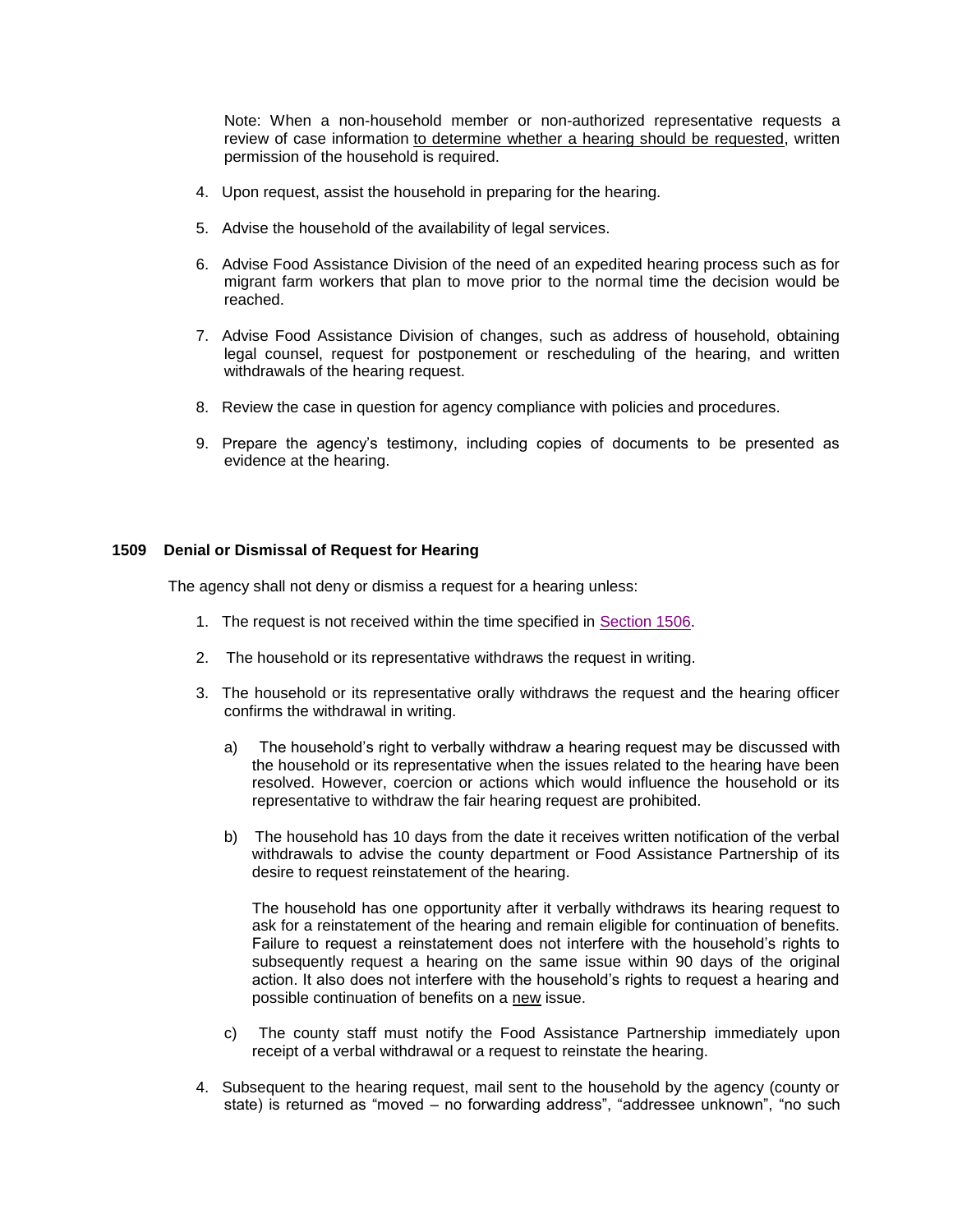address", or "unclaimed". The county must notify the Hearing Officer as soon as possible of the situation with a copy of the envelope and documentation of efforts to clarify/locate the household.

- 5. The agency action cited is specifically excluded from the hearing process, such as:
	- a) The request is merely to dispute an order by FNS to reduce, suspend or cancel benefits.
	- b) The request is based solely on the issue of non-compliance with another program's requirements. The determination of non-compliance must be made by the other program.
- 6. The household or its representative fails without good-cause to appear at the scheduled hearing or fails to arrange a postponement.

## **1510 Continuation of Benefits**

If a household requests a fair hearing within the period provided by the Notice of Adverse Action and its certification period has not expired, the household's participation in the program will continue on the basis authorized immediately prior to the Notice of Adverse Action. The household must specifically waive the continuation of benefits for the proposed action to be implemented.

Benefits must be continued through the period allowed for reinstatement of a hearing that was orally withdrawn. See [Section 1509.](http://dhr.alabama.gov/POE/chapter/CHAPTER%20151.htm#Section_1509) If there is no request for reinstatement of the hearing or the agency's action is upheld by a hearing decision, a claim against the household must be established for all over-issuances, including ABAWD ineligibility, except for work registration sanctions for which a disqualification will be applied as a result of the hearing decision.

If a hearing request is not within the period provided by the Notice of Adverse Action, benefits shall be reduced or terminated as provided in the notice. However, if the household establishes good cause for its failure to make the request within the advance notice period, the agency shall reinstate the benefits to the prior basis.

For Semi-Annual Reporting households, benefits will be continued on the previously authorized basis if the request for a hearing is due to a decrease or termination of benefits based on information on the six month report and the request for a hearing is made within 10 days of the date of the Notice of Action. However, benefits will not be continued if the case is terminated for failure to submit the Six Month Report or failure to submit necessary information to complete the Semi-Annual Reporting process.

When benefits are reduced or terminated due to a mass change, participation of the prior basis shall be reinstated only if the issue being contested is that food assistance eligibility or benefits were improperly computed or that Federal law or regulation is being misapplied or misinterpreted.

Once continued or reinstated benefits shall not be reduced or terminated prior to the receipt of the official hearing decision unless:

- 1. The certification period expires. The household may reapply and be determined eligible for a new certification period based on current household circumstances.
- 2. A change affecting the household's eligibility or basis of issuance occurs while the hearing decision is pending and the household fails to request a hearing after the subsequent Notice of Adverse Action.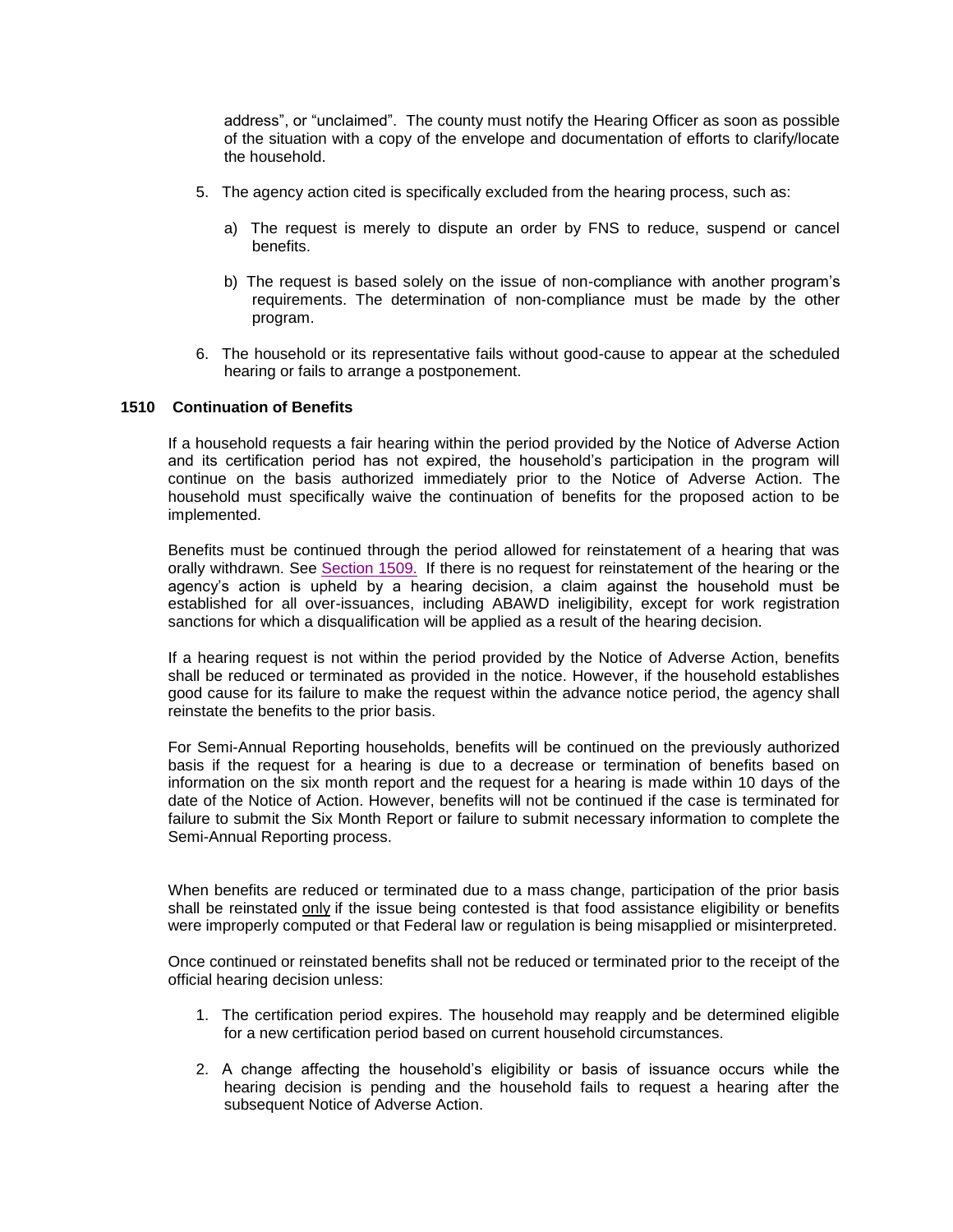- 3. A mass change affecting the household eligibility or basis of issuance occurs while the hearing decision is pending.
- 4. The household, or its representative, orally withdrew its request for a fair hearing and did not advise the county/State of its desire to reinstate the fair hearing within the timeframe specified in [Section 1509.](http://dhr.alabama.gov/POE/chapter/CHAPTER%20151.htm#Section_1509)

## **1511 Notification of Time and Place of Hearing**

The time, date and place of the hearing shall be arranged so that the hearing is accessible to the household. At least 10 days prior to the hearing, advance written notice shall be provided to all parties involved to permit adequate preparation of the case. In addition the notice:

- 1. Advises the household of the name, address and phone number to contact in the event it is not possible for the household to attend the scheduled hearing.
- 2. Includes a copy of the State agency's hearing procedures.
- 3. Explains that the household or representative may examine the case file prior to the hearing.
- 4. Advises the household that failure to appear for the hearing or failure to arrange a delay will result in the hearing being dismissed.

#### **1512 Hearing Official**

Hearings shall be conducted by an impartial official(s) who does not have any personal stake or involvement in the case, was not directly involved in the initial determination of the action which is being contested, and was not the immediate supervisor of the eligibility worker who took the action.

The hearing official shall be an employee of Food Assistance Division, State Department of Human Resources. The hearing official shall have the following powers and duties:

- 1. Administer oaths or affirmations.
- 2. Insure that all relevant issues are considered.
- 3. Request, receive, and make part of the record all evidence determined necessary to decide the issues being raised.
- 4. Regulate the conduct and course of the hearing consistent with due process to insure an orderly hearing.
- 5. To decide on the admissibility of evidence.
- 6. Order, where relevant and useful, an independent medical assessment or professional evaluation from a source mutually satisfactory to the household and the agency,
- 7. Provide a hearing record and render a hearing decision in accordance with [Section 1516.](http://dhr.alabama.gov/POE/chapter/CHAPTER%20151.htm#Section_1516)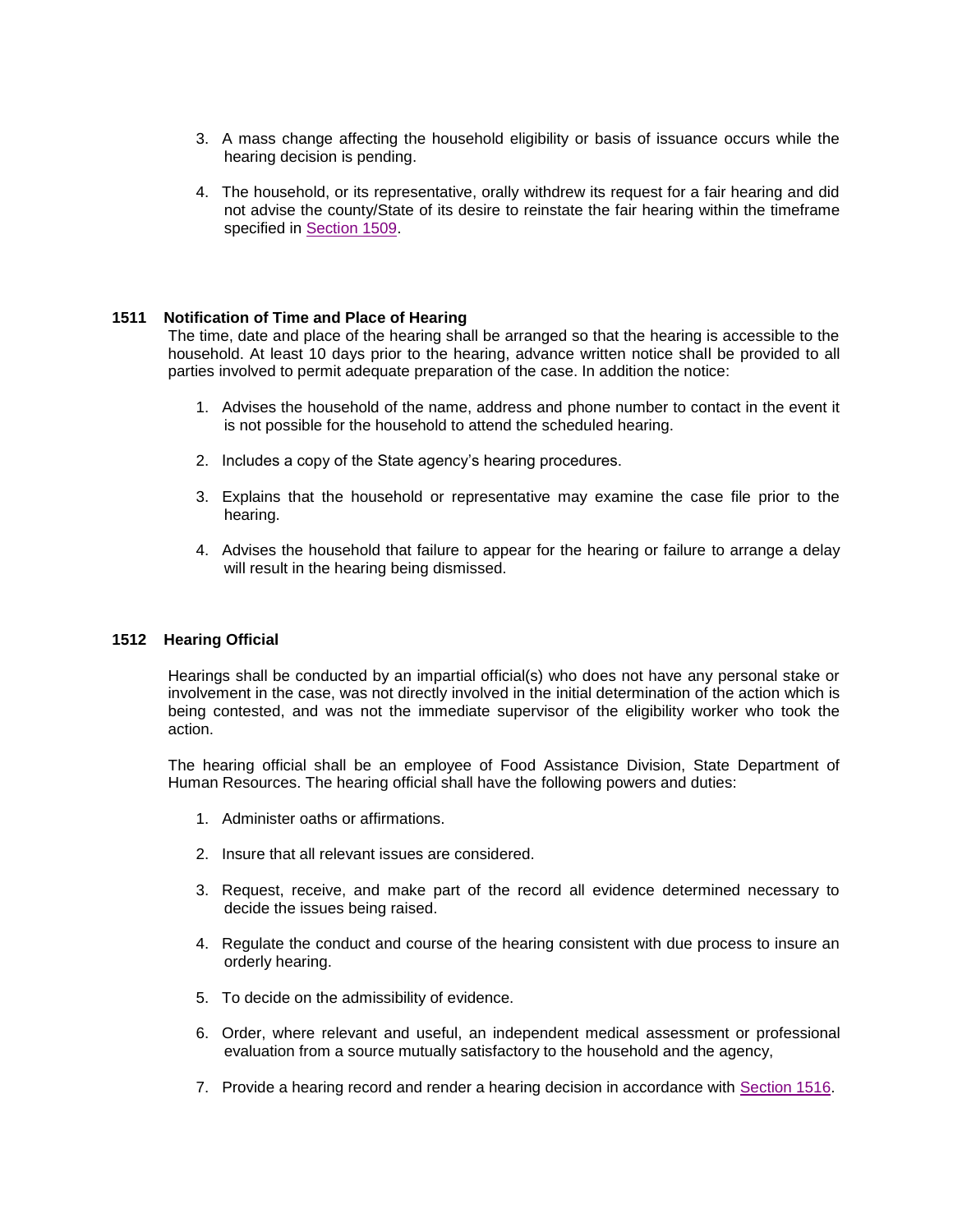- 8. To sign and issue subpoenas to witnesses or for the production of papers and writings.
- 9. To grant or deny and set time and place for continuances, postponements, or further submission of evidence, arguments or briefs.
- 10. To grant or deny petitions or motions to amend, intervene or apply for rehearing.
- 11. To reprimand, exclude, or limit the presence of witnesses or other persons at the hearing because of improper conduct, space limitations or a sequestering request by a party or on his/her own motion.

## **1513 Hearing Authority**

The hearing authority shall be the person designated to render the final administrative decision in a hearing. The same person may act as both the hearing official and the hearing authority. The hearing authority shall be subject to the requirements specified in [Section 1512.](http://dhr.alabama.gov/POE/chapter/CHAPTER%20151.htm#Section_1512)

## **1514 Attendance at Hearing**

The hearing shall be attended by a representative(s) of the county department and by the household and/or its representative. The hearing may also be attended by friends or relatives of the household if the household so chooses. The hearing official shall have the authority to limit the number of persons in attendance at the hearing if space limitations exist. Failure of the household and/or its representative to appear or to arrange for a delay or reschedule will result in the hearing being dismissed and no decision rendered.

#### **1515 Household Rights during Hearing**

The household or its representative must be given adequate opportunity to:

1. Examine all documents and records to be used at the hearing at a reasonable time before the date of the hearing as well as during the hearing.

Note: Confidential information such as, names of individuals who have disclosed information about the household without its knowledge or the nature or status of pending criminal prosecution, is protected from release to the household.

- 2. Confidential information and other documents or records which the household will not otherwise have an opportunity to contest or challenge shall not be introduced at the hearing.
- 3. Present the case or have it presented by a legal counsel or other person.
- 4. Bring witnesses.
- 5. Advance arguments without undue interference.
- 6. Question or refute any testimony or evidence, including an opportunity to confront and cross-examine adverse witnesses.
- 7. Submit evidence to establish all pertinent facts and circumstances in the case.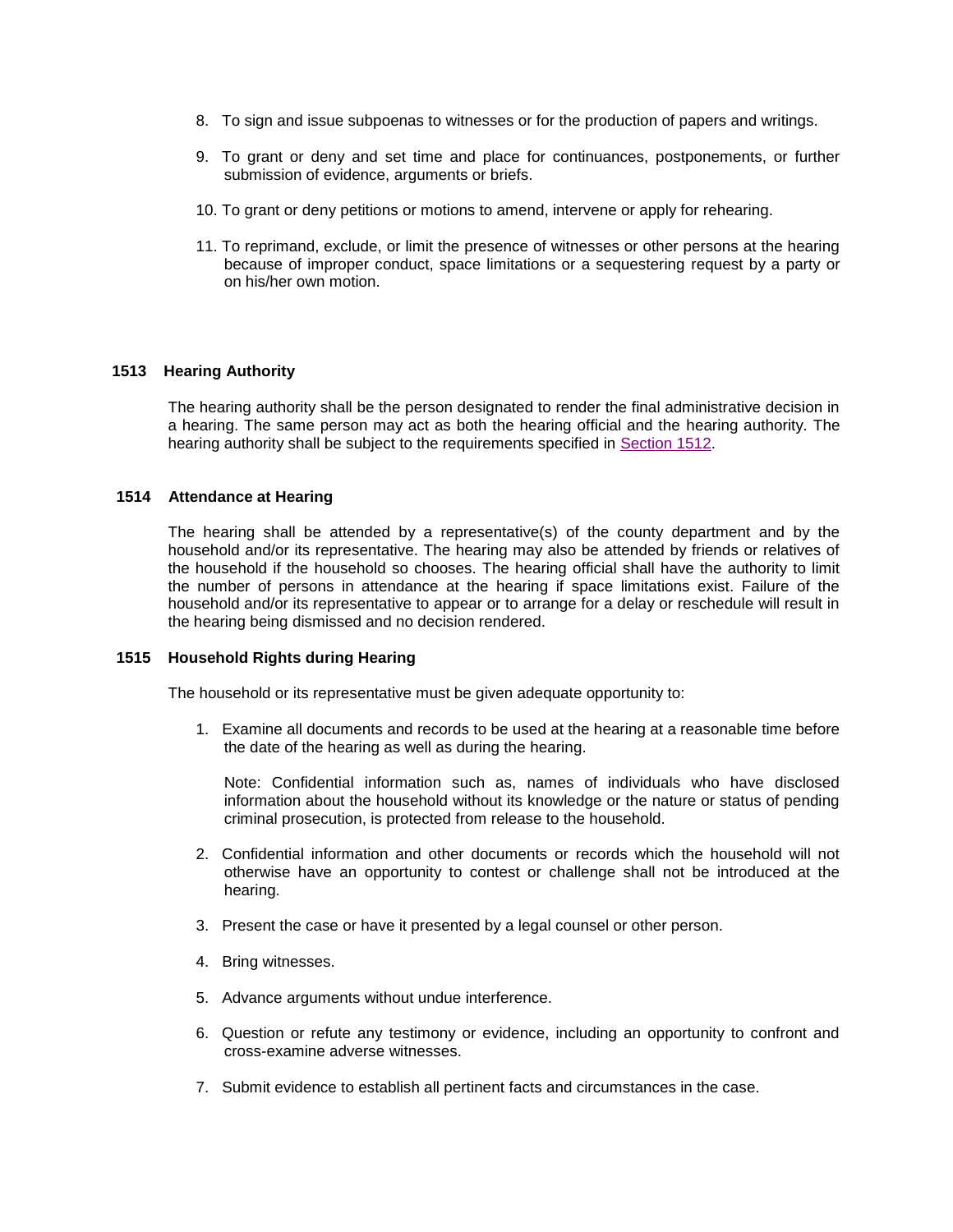# **1516 Hearing Decisions**

Decisions of the hearing authority shall comply with Federal law and regulations and shall be based on the hearing record. The recording of testimony or verbatim transcripts and exhibits, together with all papers and requests filed in the preceding, shall constitute the exclusive record for a final decision by the hearing authority. This record is available to the household or its representative at any reasonable time for copying and inspection.

The household and the county department shall each be notified in writing of:

- 1. The decision.
- 2. A summary of the facts of the case.
- 3. Specific reasons for the decision and support evidence.
- 4. Identify pertinent Federal regulations.
- 5. The right to request a rehearing, including the right of the household to pursue judicial review if the decision upholds the agency action.

The decision shall become a part of the hearing record.

# **1517 Implementation of Hearing Decisions**

The county department is responsible for insuring that all final hearing decisions are reflected in the household's allotment within the time limits specified in [Section 1502.](http://dhr.alabama.gov/POE/chapter/CHAPTER%20151.htm#Section_1502)

When the hearing authority determines that a household has been improperly denied program benefits or has been issued a lesser allotment than was due, lost benefits shall be provided in accordance with [Chapter 16.](http://dhr.alabama.gov/POE/chapter/CHAPTER%20161.htm#Chapter_16) The agency shall restore benefits to households which are leaving the project area before the departure whenever possible. If benefits are not restored prior to the household's departure, the agency shall forward an authorization to the benefits to the household or to the new project area if this information is known.

The new project area shall accept an authorization and issue the appropriate benefits whether the notice is presented by the household or received directly from another project area.

When the hearing authority upholds the county department's action, a claim against the household for any over-issuance shall be prepared, except for work registration sanction. (See Claims Against Households Manual)

If the hearing is dismissed and benefits were continued in accordance with [Section 1510](http://dhr.alabama.gov/POE/chapter/CHAPTER%20151.htm#Section_1510) rather than the proposed reduction/termination, the county department will take the following actions:

- 1. The planned reduction/termination will be effective the first of the following month.
- 2. A **letter** will be sent to the household advising of the reduction/termination and the effective month (not a Notice of Adverse Action).
- 3. A claim will be prepared for the months benefits were continued, except for work registration sanction.
- 4. If the certification period has expired or will expire before the planned action can be implemented or other changes have occurred which offset the original intended action, then only a claim will be prepared for the month(s) the original action would have been effective.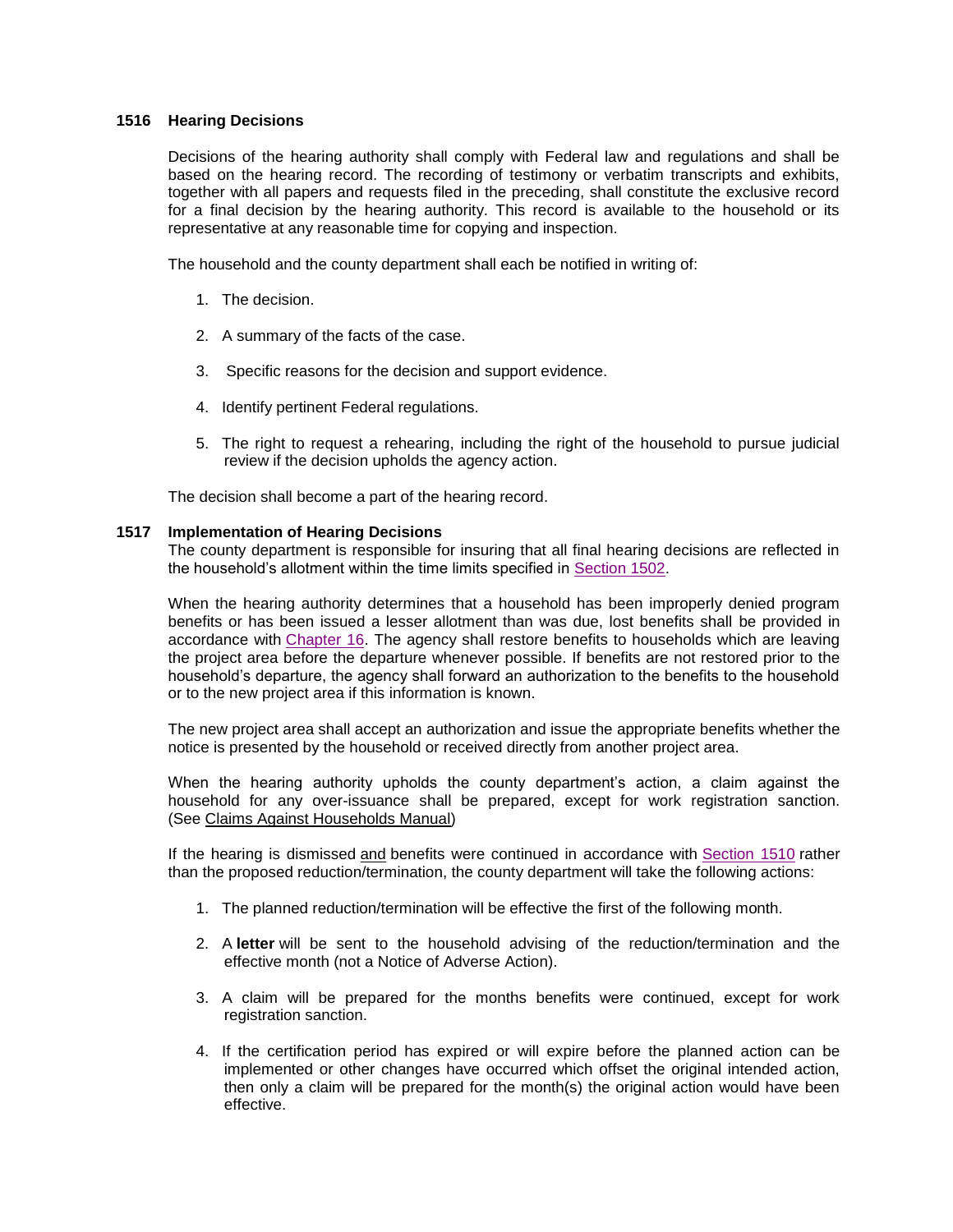- 5. If the household established good cause for failing to appear, benefits will be continued at the original level until/unless a change is reported, a mass change occurs, the certification period expires or a decision is rendered.
- 6. Notify Food Assistance Division of the good cause. A rehearing will be scheduled, conducted and a decision rendered.
- 7. If the rehearing decision finds for the agency, implement the action and prepare claim.

# **1518 Appeals of Hearing Decisions**

#### **A. Rehearing**

The household, the county department or their representative may file an application for a rehearing within 15 days of the final decision. The application shall specify in detail the grounds for the relief sought and authority in support thereof. The filing of such an application shall not extend, modify, suspend or delay the effective date of the decision unless or until said decision shall be suspended, modified or set aside. Copies of the application for a rehearing shall be served on all parties who may file replies thereto within 10 days.

The application for a rehearing may be granted only if the final decision meets one of the following:

- 1. In violation of constitutional or statutory provisions.
- 2. In excess of the statutory authority of the department.
- 3. In violation of a rule of the department.
- 4. Made upon unlawful procedure.
- 5. Affected by other error of law.
- 6. Clearly erroneous in view of the reliable probative and substantial evidence on the whole record.
- 7. Unreasonable, arbitrary, or capricious or characterized by an abuse of discretion or a clearly unwarranted exercise of discretion.

Within 30 days after the filing of an application for a rehearing, the hearing officer may in his/her discretion enter a decision to set a hearing on the application; to rule on the application without a hearing; or to grant or to deny the application.

If the decision is to schedule a rehearing, the decision will be issued within 30 days of the rehearing schedule date.

Failure of the party requesting the rehearing to appear for or arrange for a delay of the scheduled rehearing without good cause will result in the rehearing being dismissed and the original decision will stand. If no decision is entered within 30 days after the filing of an application for a rehearing, the application shall be deemed denied.